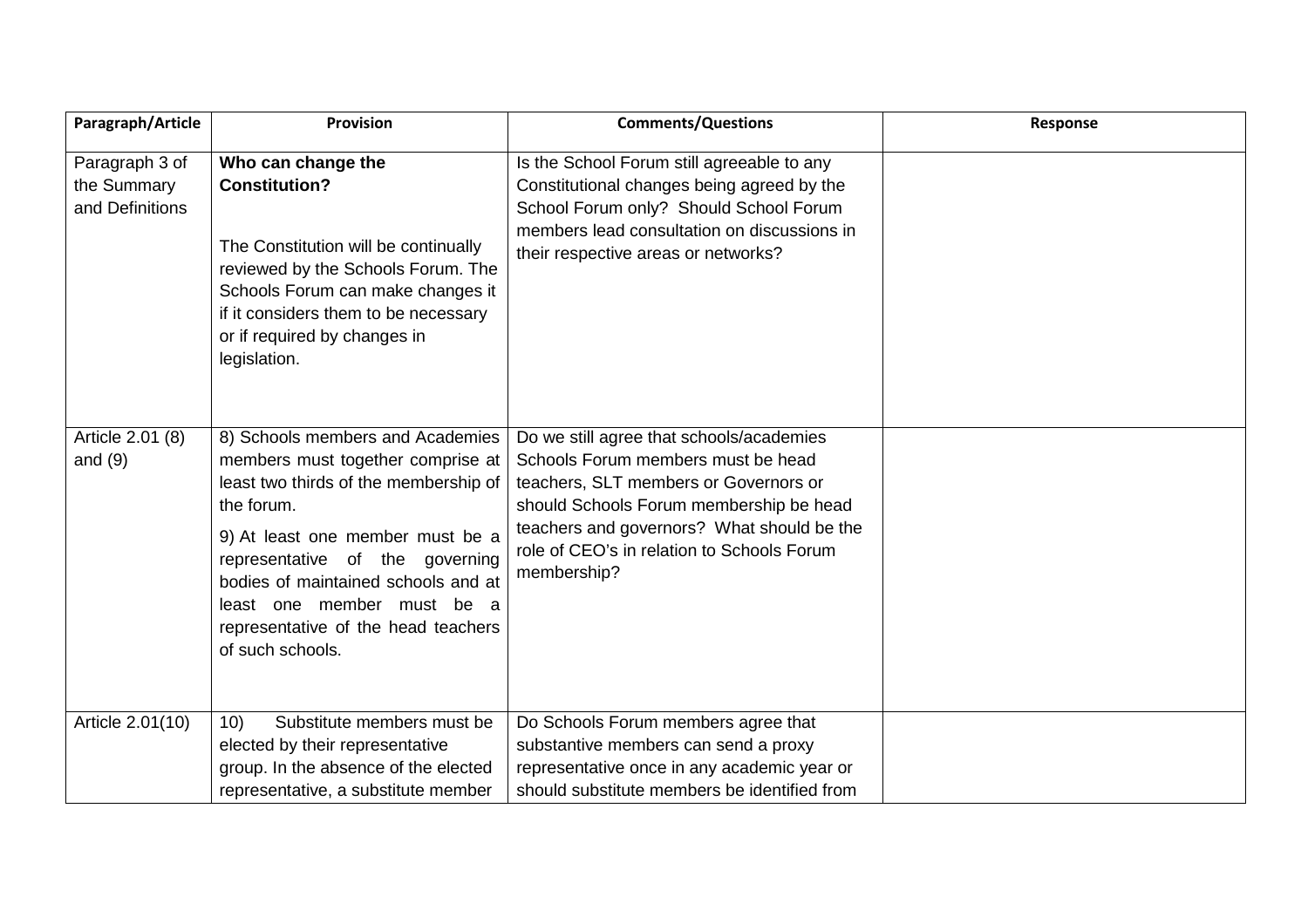|         | has full membership status at a<br>schools forum meeting. The<br>substitute member is part of the<br>quorum and has voting rights. The<br>substantive School's Forum member<br>is responsible for ensuring that a<br>'Proxy Voting Form' is completed<br>and sent to the clerk prior to the<br>meeting or presented on the day<br>prior to the meeting. Substantive<br>members can only send a substitute<br>member once in any academic year | the pool of any unelected candidates from any<br>election process?                                                                                                                                                                                                 |  |
|---------|-----------------------------------------------------------------------------------------------------------------------------------------------------------------------------------------------------------------------------------------------------------------------------------------------------------------------------------------------------------------------------------------------------------------------------------------------|--------------------------------------------------------------------------------------------------------------------------------------------------------------------------------------------------------------------------------------------------------------------|--|
| 2.04    | Composition of the School and<br>Academy membership                                                                                                                                                                                                                                                                                                                                                                                           | Given the ending of the 14-19 Partnerships,<br>should the LA delete this role from the non-<br>school membership?                                                                                                                                                  |  |
| 2.05(c) | <b>Academy representatives:</b><br>Academies will have a total of 8<br>members on the Nottinghamshire<br>Schools Forum which includes 1<br>Academy Special School. It would<br>be good practice for the Academy<br>members to include representation<br>of all phases of Academies within<br>Nottinghamshire. Regulations<br>require that the election of members<br>to this group should be by the                                           | Does the Schools Forum agree that it is the<br>governing bodies of individual academies who<br>should elect forum members?<br>Does the Schools Forum wish to continue<br>reviewing academy representatives to reflect<br>primary/secondary distribution of pupils? |  |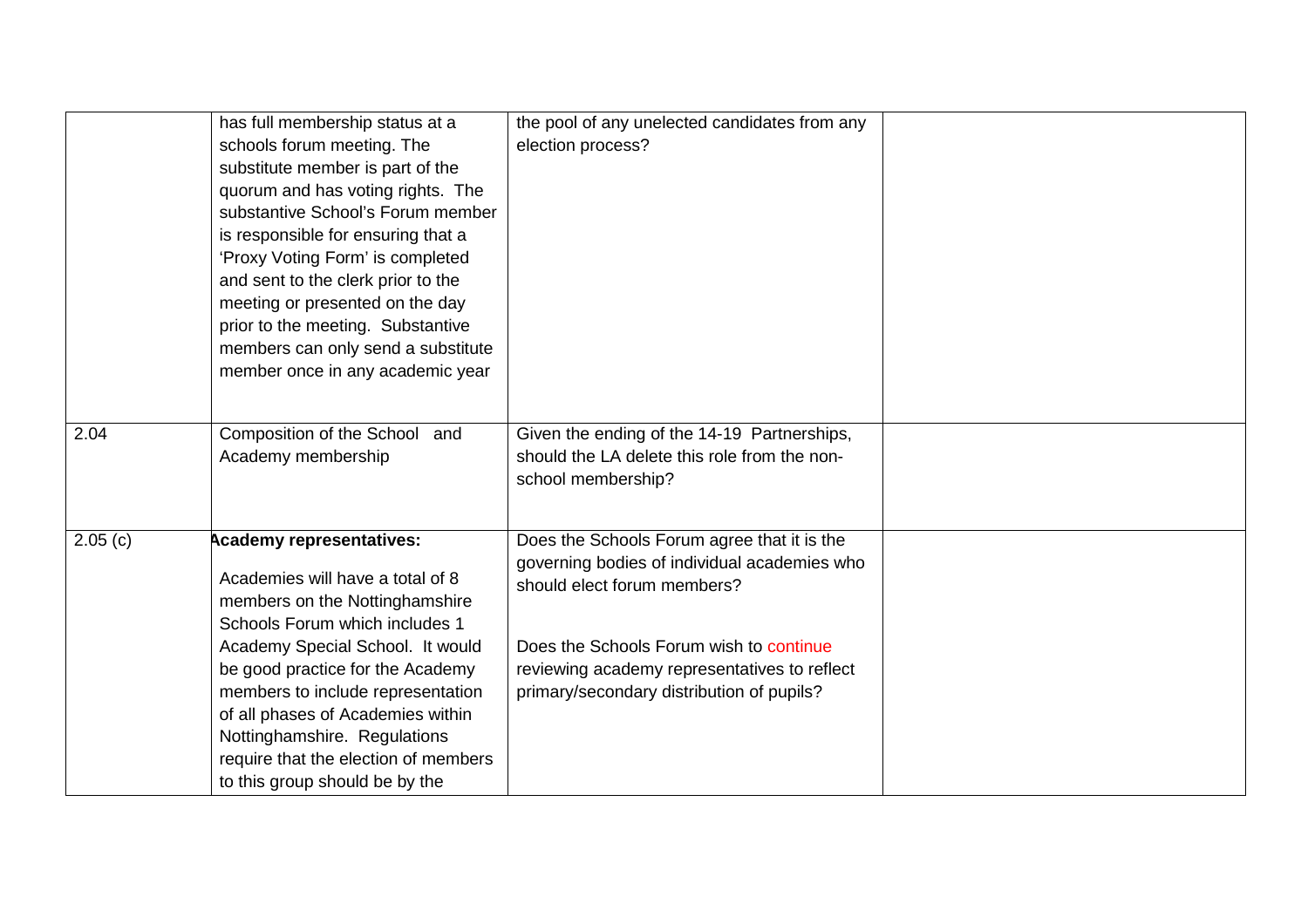|            | governing bodies of the Academies<br>in the local authority area.                                                                       | Does the Schools Forum wish to distribute<br>academy members places based on the<br>number of pupils in a particular MAT?<br>Does the Schools Forum wish to clarify the<br>academy representative guidance to indicate<br>that MATS cannot be over represented by their<br>schools on the Schools Forum?                                                                                     |  |
|------------|-----------------------------------------------------------------------------------------------------------------------------------------|----------------------------------------------------------------------------------------------------------------------------------------------------------------------------------------------------------------------------------------------------------------------------------------------------------------------------------------------------------------------------------------------|--|
| $2.05$ (d) | <b>Special School Headteachers</b>                                                                                                      | Should the nomination of special school reps<br>be overseen by the Governors trust Board or<br>Special Schools trust Board?<br>As the Constitution deals with special school<br>academies separately to other academy<br>representatives, is the Schools Forum<br>agreeable to special school nominations and<br>elections are undertaken by special school<br>governors rather than by MATS |  |
| 2.05(e)    | <b>Governors</b>                                                                                                                        | Given the number of pupils now attending<br>academies, Does the Schools Forum agree<br>that there should be 2 rather than 1 academy<br>governor representative?                                                                                                                                                                                                                              |  |
| 2.10       | <b>Recording the Composition of</b><br><b>School Members</b><br>The Local Authority will make a<br>written record of the composition of | Does the Schools Forum agree that a proforma<br>should be drafted to summarise this key<br>information?                                                                                                                                                                                                                                                                                      |  |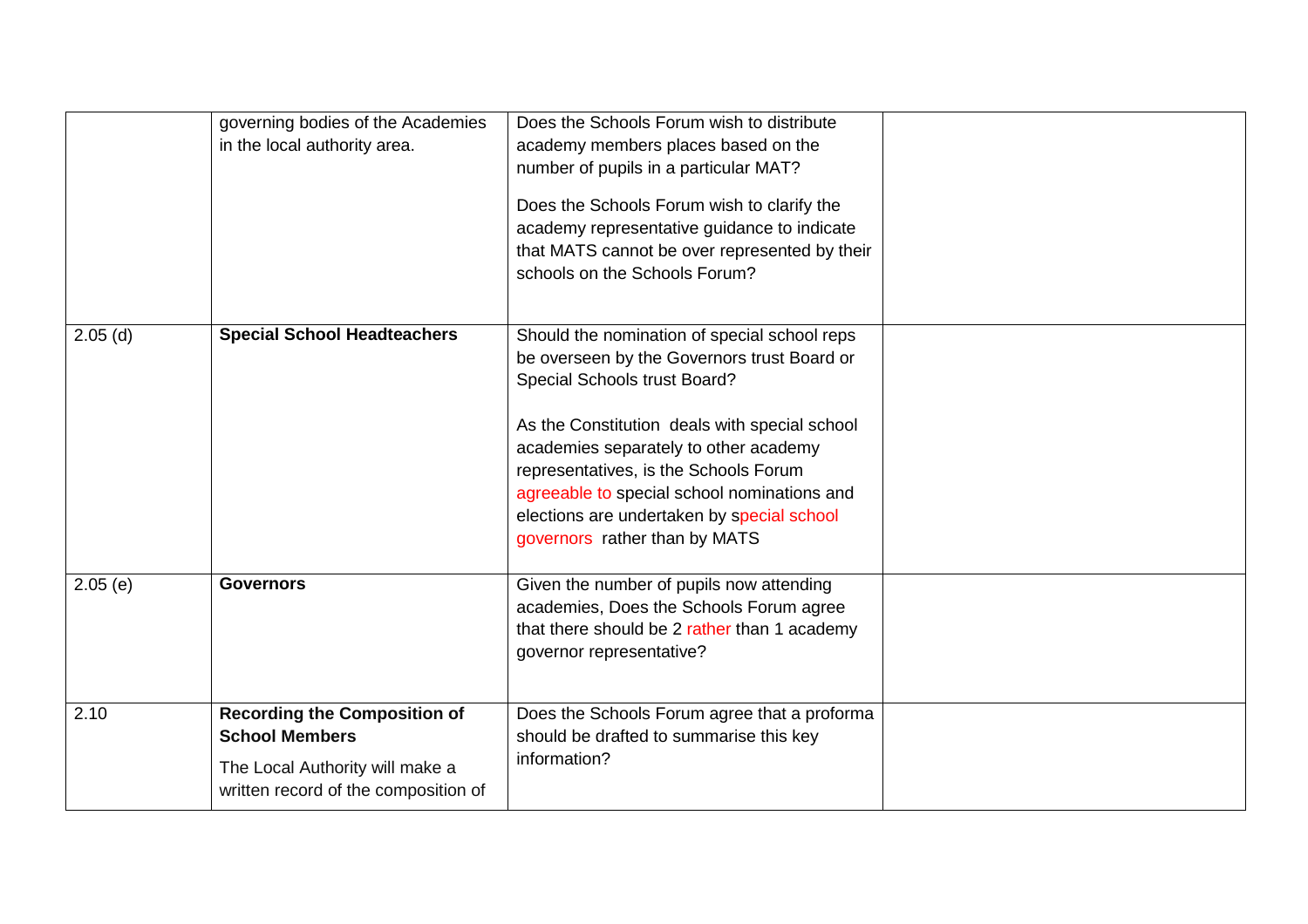|                   | its schools forum detailing the<br>following-                                                                                                                      |                                                                                                                                                                                                     |  |
|-------------------|--------------------------------------------------------------------------------------------------------------------------------------------------------------------|-----------------------------------------------------------------------------------------------------------------------------------------------------------------------------------------------------|--|
|                   | a) the numbers of schools members<br>and by which group or sub-group<br>they were elected,                                                                         |                                                                                                                                                                                                     |  |
|                   | b) the number of academies<br>members and the number of non-<br>schools members,                                                                                   |                                                                                                                                                                                                     |  |
|                   | c) their terms of office,                                                                                                                                          |                                                                                                                                                                                                     |  |
|                   | d) how they were chosen and whom<br>they represent.                                                                                                                |                                                                                                                                                                                                     |  |
|                   | e) the term of office for schools and<br>academies members.                                                                                                        |                                                                                                                                                                                                     |  |
|                   | This will be published on the schools<br>forum website.                                                                                                            |                                                                                                                                                                                                     |  |
| Article 5<br>5.01 | <b>Chair and vice chair</b>                                                                                                                                        | Does the Schools Forum agree that the Chair<br>and Vice Chair can be reselected for a further<br>maximum of 3 years ?                                                                               |  |
|                   | The chair and vice chair will be<br>members of the Schools Forum<br>elected to the positions by the forum<br>at the Autumn term meeting. Each<br>will hold office: | Does the Schools Forum agree that<br>membership is for a period of 3 Years? Does<br>the Schools Forum wish to state that members<br>should have a break of 1 year before seeking<br>re appointment? |  |